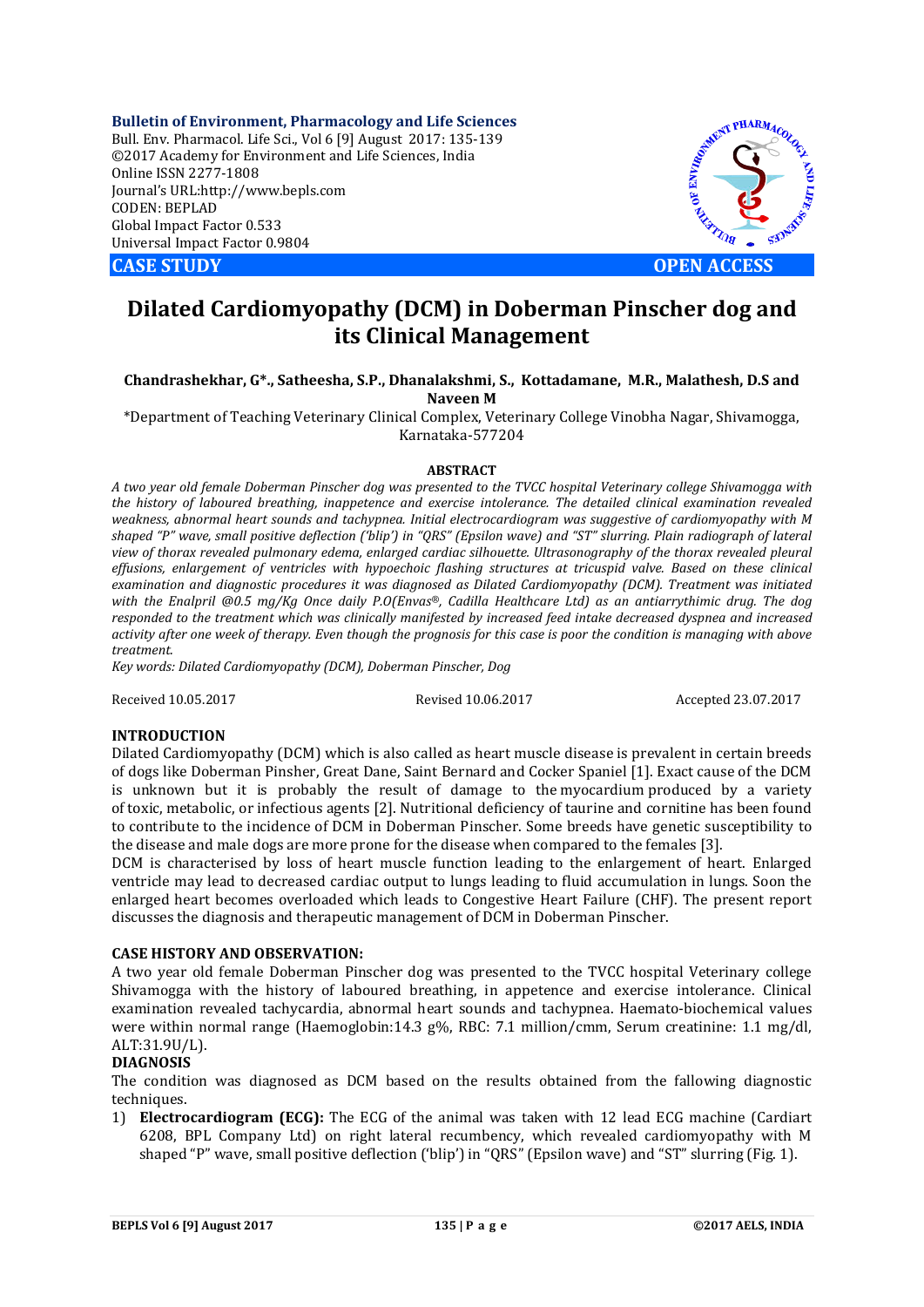### **Chandrashekhar** *et al*

- 2) **Radiography**: Plain radiograph of lateral view of thorax revealed pulmonary edema, enlarged cardiac silhouette, left atrial dilation, pleural effusions and elevation of trachea (Fig. 2).
- 3) **Ultrasonography**: Ultrasonography of the thorax revealed pleural effusions, enlargement of ventricles with hypoechoic flashing structures at tricuspid valve, semilunar valve of aorta towards ventricle side and at the origin of pectinate muscles. Thinning of interventricular septum with hyperechoic borders. Trans-abdominal sonography showed peritoneal effusions (Fig 3, 4 and 5).

# **TREATMENT**

Treatment was initiated with the Enalpril @0.5 mg/Kg Once daily P.O(Envas®, Cadilla Healthcare Ltd) as an antiarrythimic drug, the combination of diuretics like frusemide and spiranolactone @ 2mg/Kg twice daily P.O (Lasilactone®, Aventis Pharma Ltd). The dog was also treated with the nutritional supplement like Cardio strength® capsules (MSD Animal Health) to support cardiovascular health and function. Aminophyllin was used on the first day as a supportive treatment for emergency bronchodilation  $\omega$  2 mg/Kg i/v (Aminophyllin inj I.P® Harson Lab).



Fig 1: Electrocardiogram of the dog taken at 50 mm speed and 1mv amplitude showing rat toothed "P" wave (M shaped), small positive deflection ('blip') in "QRS" (Epsilon wave) and "ST" slurring .



Fig 2: Cardiac enlargement, elevation of trachea and pleural effusion seen in lateral thoracic radiograph.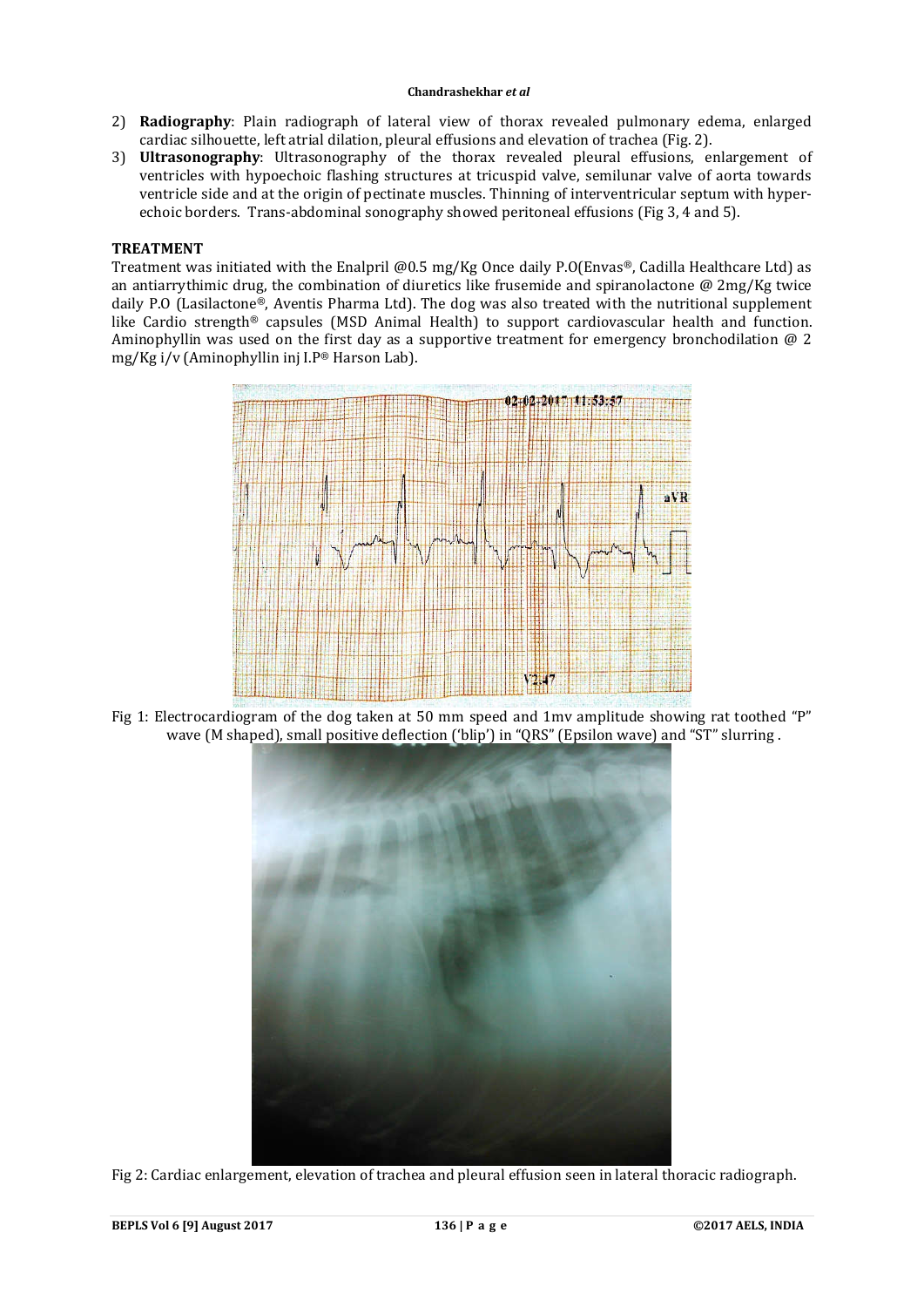**Chandrashekhar** *et al*



Fig3:(a) and (b) Ecocardiogram of right parasternal long axis view showing dilated cardiomyopathy and couple of homogeneous oval shaped vegetative lesions on ventricular side of aortic valve.



Fig 4: M-mode image showing dilation and spherical shape of left ventricle with systolic dysfunction.



Fig 5: Ultrasound image of (a) pleural effusion and (b) peritoneal effusion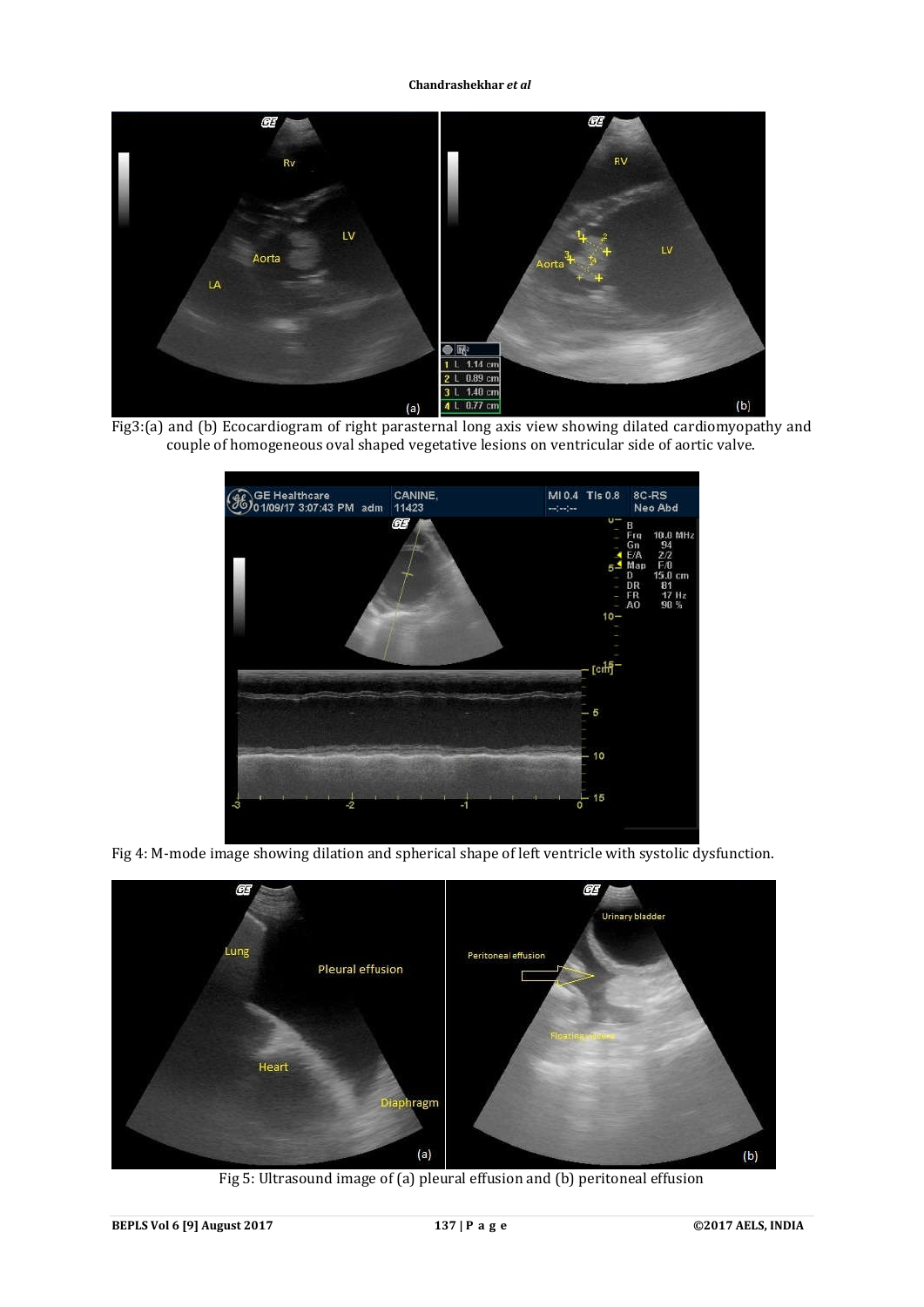#### **Chandrashekhar** *et al*

# **DISCUSSION**

Congestive heart failure due to DCM was found in different breeds of dogs like Doberman Pinsher, Great Dane, Saint Bernard and Cocker Spaniel with higher prevalence in Doberman Pinsher [4]. McEwan [5] and opined that the DCM is slowly progressive primary myocardial disease. The clinical signs of the present case like severe cough, exercise intolerance, dyspnea, panting were in accordance with the findings of Tidholn and Johnson [6]. The ECG recordings were suggestive of DCM and small positive deflection ('blip') in QRS complex was a characterstic finding in DCM as per Anderson [7]. The thoracic radiography revealed roundening and enlargement of heart which were in accordance with the results of Tidholn and Johnson [6] and McEwan [5].

Two dimensional , M –mode ultrasonography of the heart showed dilatation of both ventricles with hypoechoic flashing structures at tricuspid valve, semilunar valve of aorta towards ventricle side and at the origin of pectinate muscles were in agreement with the findings of Tidholn and Johnson [6] and Boon [8].

The treatment was directed towards restoring and maintaining sinus rhythm with antiarrythimic drugs i.e rate control [9]. Angiotensin Converting Enzyme (ACE) inhibitor such as Enalpril helps in lowering the blood pressure by inhibiting the conversion of peptide hormone angiotensin I to angiotensin II, which is one of the prime vasoconstrictor of blood vessels resulting in increase in blood pressure [10].

The combination of drugs like frusemide and spironolactone were primarily used as diuretic and antihypertensive. The frusemide is most commonly used loop diuretic in dogs which helps in treatment of CHF by excreting excess fluid through kidney along with electrolytes. Spironolactone acts as aldosterone antagonist and helps in potassium retention in the body. Spironolactone may be used alone or with frusemide to treat difficult cases of CHF [11].

The dog was also treated with the amino acid taurine and cornitine suppliments (Cardio strength<sup>®</sup>) to improve the heart function. The taurine plays a role in the development and function of heart muscle and cornitine is necessary for heart muscle cells to make the energy needed for them to contract.

DCM can lead to two distinct cardiac outcomes; sudden death or death due to progressive heart failure. Kaplan Meier survival analysis of dogs with DCM confirmed the overall guarded prognosis for this condition. Survival period will differ for each case but some studies suggest that the dog surviving beyond 7 months have a reasonable probability of becoming long term survivors [12].

# **CONCLUSION**

The ECG, ultrasound and radiography are very useful in diagnosis of DCM. The line of treatment with antiarrythimic drugs with diuretics are helpful in managing the DCM in dogs.

.

# **CONFLICT OF INTEREST**

The authors declare that there is no conflict of interest in relation to this article.

### **REFERENCES**

- 1. Oyama, M.A. & Chittur, S. (2005). Genomic expression pattern of cardiac tissues from dogs with dilated cardiomyopathy. Am. J. Vet. Res., 66(7):1140-55.
- 2. Hazebroek, M., Dennert, R. & Heymons, S. (2012). Idiopathic dilated cardiomyopathy : possible triggers and treatment strategies. Neth. Heart. J., 20 (7-8):332-335.
- 3. Mark, W.H., Stacey, B.L. & Kenneth, E.L. (2017). Dilated Cardiomyopathy in Standard Schnauzers: Retrospective Study of 15 Cases. Journal of the American Animal Hospital Association: Vol. 53, No. 1, pp. 38-44.
- 4. Vykunta Rao, V., Nagaraju, P. & Nalini Kumari, K. (2008). Echocardiographic Evaluation of Congestive Heart Failure in Dogs. Intas polivet., Vol.9 No.II:199-201.
- 5. McEwan, J.D. (2000). Canine dilated cardiomyopathy, breed manifestations and diagnosis. In Practice., 22:522- 30.
- 6. Tidholm, A. & Johnson, L. (1997). A retrospective study of canine dilated cardiomyopathy 184 cases. Journal of American Hospital Association., 33:554-60.
- 7. Anderson, E.L. (2006). Arrythomogenic right ventricular dysplasia. Am. Farm. Physician.,15:73(8)-1391-8.
- 8. Boon, J.A. (1998). The echocardiographic examination. In: Manual of Veterinary Echocardiography. Waverly company. Philadelphia. pp.35.
- 9. Gelzer, A.R.M. & Kraus, M.S. (2004). Management of atrial fibrillation. Vet. Clin. North. Am. Small. Anim. Pract., 34:1127-44
- 10. Mohapatra, S., Gupta, A.R. & Mahapatra, A.P.K. (2015). Diagnosis and therapeutic management of atrial fibrillation in a dog. Intas. Polivet.,16(I):130-131.
- 11. Zhao, J., Li, J., Li, W., Li, Y., Shan, H., Gong, Y. & Yang, B. (2010). Effects of spironolactone on atrial structural remodelling in a canine model of atrial fibrillation produced by prolonged atrial pacing. Br. J. Pharmacol.,159:1584-94.